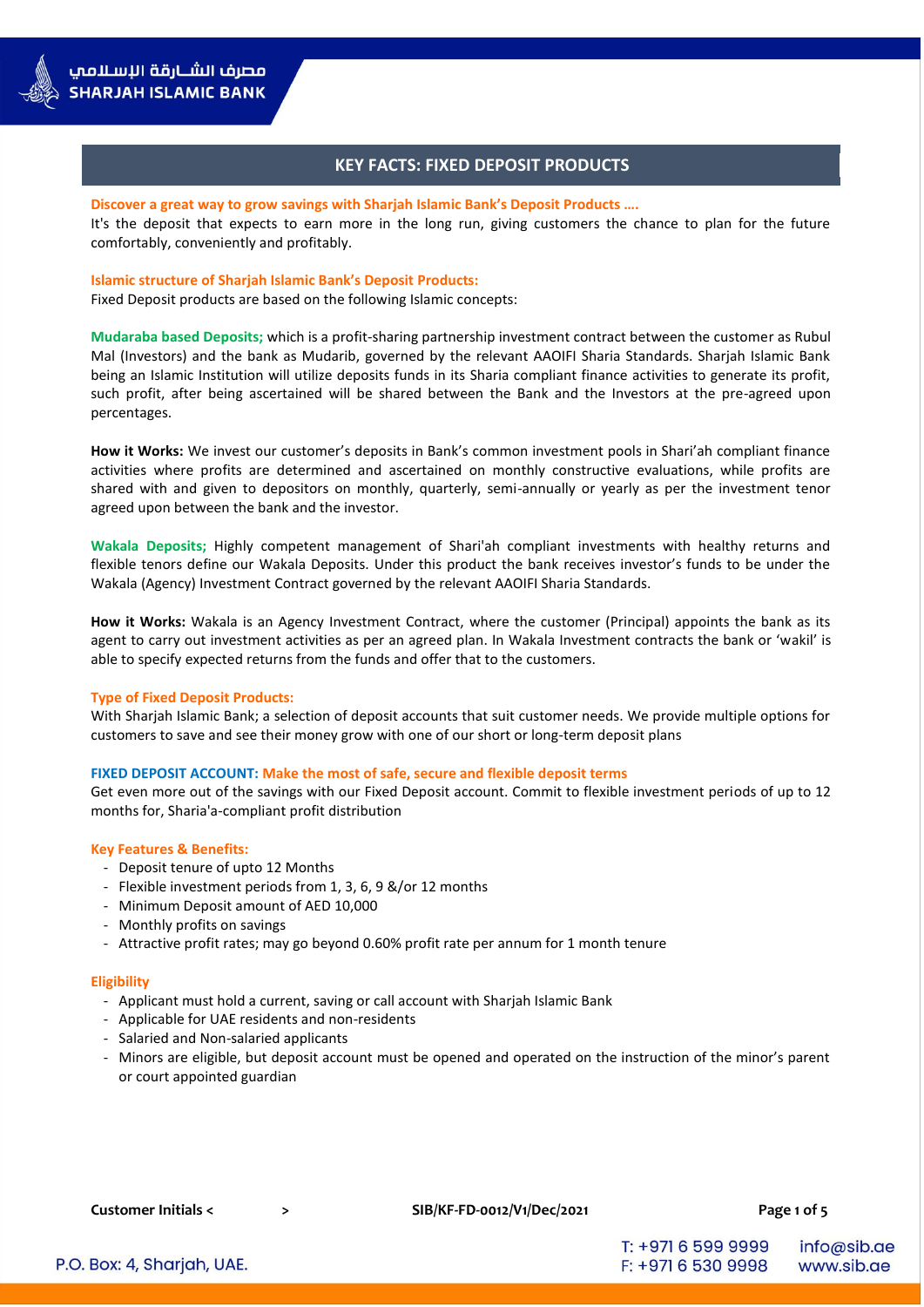

#### **Required documents**

- Completed Fixed Deposit application form
- Copy of a valid passport/resident visa/Emirates ID (originals must also be presented)
- Note: Additional documents may be required on a case-by-case basis

#### **Conditions**

- Customer should have an existing account for funding the Fixed Deposit. The Fixed Deposit will be opened in the same currency of the account and the proceeds will be credited to the same currency account
- Partial withdrawal is not allowed, but the Bank may, in its sole discretion, allow a premature withdrawal of the whole of the Fixed Deposit. The Customer accepts that by doing so, the Fixed Deposit may be subject to a lower profit and premature withdrawal fee
- In the case of a Fixed Deposit withdrawn in full after making the Deposit, an admin fee of 2.10% of the deposit amount shall be payable by the Customer

#### **Current Profit Rates:**

| Fixed Deposit - Expected Profit Rates (p.a.) |                             |  |
|----------------------------------------------|-----------------------------|--|
| <b>Tenure</b>                                | <b>Expected Profit Rate</b> |  |
| 1 Month                                      | 0.60%                       |  |
| 3 Months                                     | 0.90%                       |  |
| 6 Months                                     | 1.10%                       |  |
| 9 Months                                     | 1.20%                       |  |
| 12 Months                                    | 1.40%                       |  |

#### **Calculation of Profit:**

- $-$  Ascertained Profit is payable at the deposit on maturity only or as approved by the Bank
- $P$  Profit is calculated at the agreed upon expected rate, on the basis of a 360 days calendar year and accrues daily

#### **Profit Payout:**

- $-$  The deposit amount value at the maturity, will be calculated as per the below illustrative example: **Example:** Deposit amount of **AED 100,000, Tenure of 12 Months, and Expected Profit rate of 1.40% p.a**., deposit details will be as follows:
	- Total Profit amount  $\overline{a}$ : AED 1.400
	- **Total Deposit Value at Maturity : AED 101,400**

**Note: Above outlined deposit details in the example are for illustrative purpose only and may vary based on deposit amount, tenure, expected applicable profit rate and any other factor in line with Bank's policy without prejudice to Sharia Standards.**

#### **MaxPlus Deposit Account: Maximum Profit Maximum Flexibility**

MaxPlus Deposit enjoys a profit rate expected to be up to 6.00% p.a. with finance up to 90% as finance limit against/secured by that deposit, whereby finance limit can be availed of/utilized anytime without breaking the deposit.

#### **Key Features & Benefits:**

- Deposit tenure of **18 Months / 36 Months**
- Minimum Deposit amount of AED 10,000
- Attractive profit rates expected to be up to 6.00% p.a. (36 months tenure) and up to 2.40% p.a. (18 months tenure)
- Upto *90% finance credit limit* against the deposit amount
- Free Secured Credit Card against Deposit Value (optional)

**Customer Initials < > SIB/KF-FD-0012/V1/Dec/2021 Page 2 of 5**

P.O. Box: 4, Sharjah, UAE.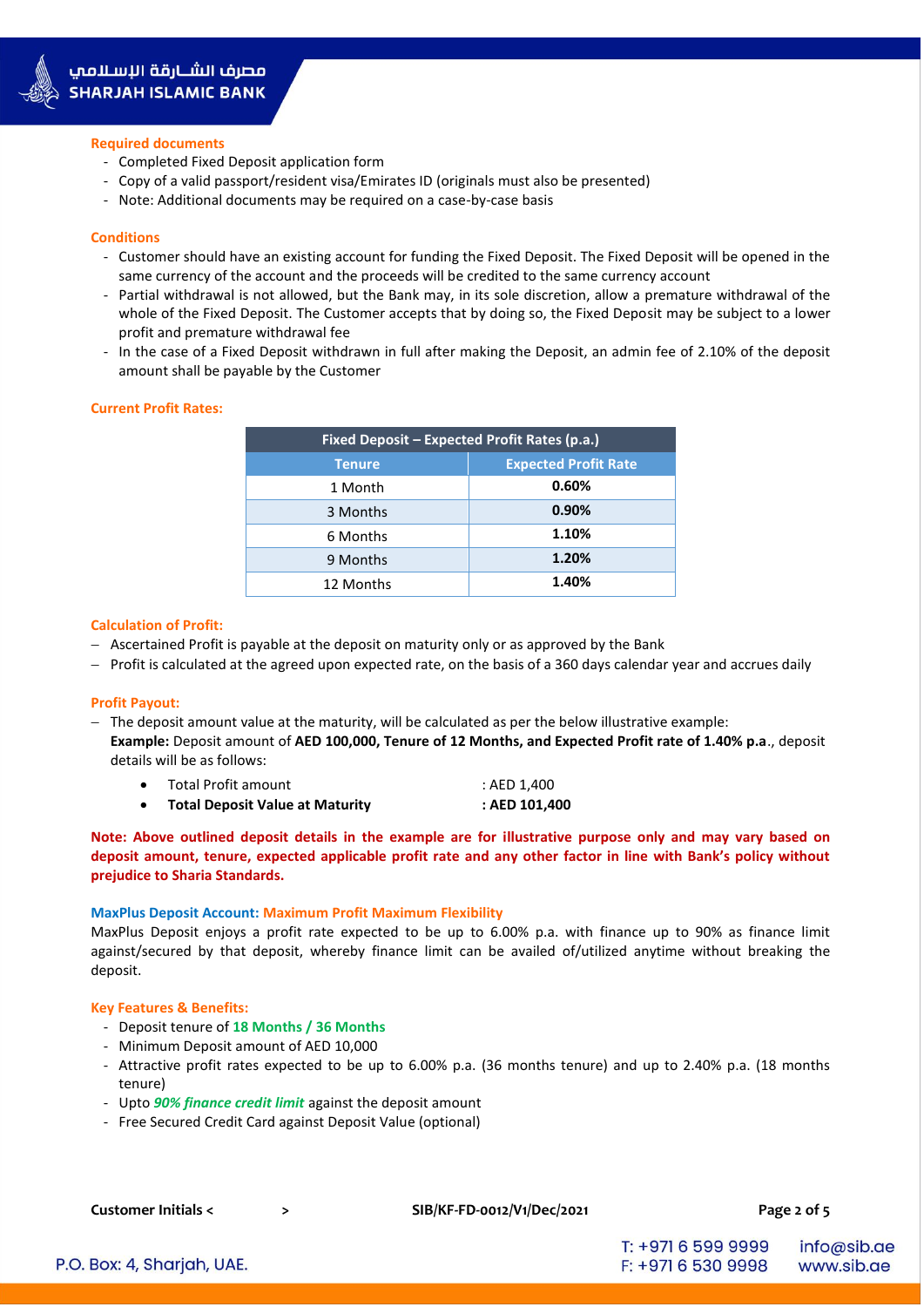

- Available to individuals and companies
- The profit pay-out will be calculated on monthly basis and on the expected rate specific to that month only and will be paid out on deposit maturity
- Accelerated (step-up) expected profit rate, wherein the expected profit rate will increase every month

### **Eligibility**

- Applicant must hold a current, saving or call account with Sharjah Islamic Bank
- Applicable for UAE residents and non-residents
- Available to individuals and companies
- Minors are eligible, but deposit account must be opened and operated on the instruction of the minor's father or court appointed guardian

### **Required documents**

- Completed Fixed Deposit application form
- Copy of a valid passport/resident visa/Emirates ID (originals must also be presented)
- Note: Additional documents may be required on a case-by-case basis

### **Conditions**

- Customer should have an existing account for funding the Fixed Deposit. The Fixed Deposit will be opened in the same currency of the account and the proceeds will be credited to the same currency account
- Pre-mature withdrawal will be allowed but NO partial withdrawal will be allowed under the program
- In case of Pre-mature withdrawal; effective monthly rate till the maturity period will applied for the profit pay out
- Principal increase on the existing running Fixed Deposit account is not allowed. However, customer can open multiple separate Fixed Deposit accounts; within the maximum cap of AED 5,000,000 per customer

# **Current Profit Rates:**

### **1. Max***Plus* **Fixed Deposit Product Profit Rates – 36 Months Tenure:**

| 36 Month Deposit - Expected Profit Rates (p.a.) |                             |  |              |                             |  |              |                             |
|-------------------------------------------------|-----------------------------|--|--------------|-----------------------------|--|--------------|-----------------------------|
| <b>Month</b>                                    | <b>Expected Profit Rate</b> |  | <b>Month</b> | <b>Expected Profit Rate</b> |  | <b>Month</b> | <b>Expected Profit Rate</b> |
| 1 M                                             | 0.15%                       |  | 13 M         | 1.25%                       |  | 25 M         | 2.19%                       |
| 2 M                                             | 0.30%                       |  | 14 M         | 1.30%                       |  | 26 M         | 2.29%                       |
| 3 M                                             | 0.45%                       |  | 15 M         | 1.35%                       |  | 27 M         | 2.39%                       |
| 4 M                                             | 0.60%                       |  | 16 M         | 1.40%                       |  | 28 M         | 2.59%                       |
| 5 M                                             | 0.70%                       |  | 17 M         | 1.50%                       |  | 29 M         | 2.79%                       |
| 6 M                                             | 0.75%                       |  | 18 M         | 1.60%                       |  | 30 M         | 3.00%                       |
| 7 M                                             | 0.85%                       |  | 19 M         | 1.70%                       |  | 31 M         | 3.25%                       |
| 8 M                                             | 0.95%                       |  | 20 M         | 1.75%                       |  | 32 M         | 3.50%                       |
| 9 M                                             | 0.99%                       |  | 21 M         | 1.79%                       |  | 33 M         | 4.00%                       |
| 10 M                                            | 1.05%                       |  | 22 M         | 1.89%                       |  | 34 M         | 4.50%                       |
| 11 M                                            | 1.10%                       |  | 23 M         | 1.95%                       |  | 35 M         | 5.00%                       |
| 12 M                                            | 1.15%                       |  | 24 M         | 1.99%                       |  | 36 M         | 6.00%                       |
| <b>Expected Annualized Rate for 36 Months</b>   |                             |  |              |                             |  | 2.00%        |                             |

**Customer Initials < > SIB/KF-FD-0012/V1/Dec/2021 Page 3 of 5**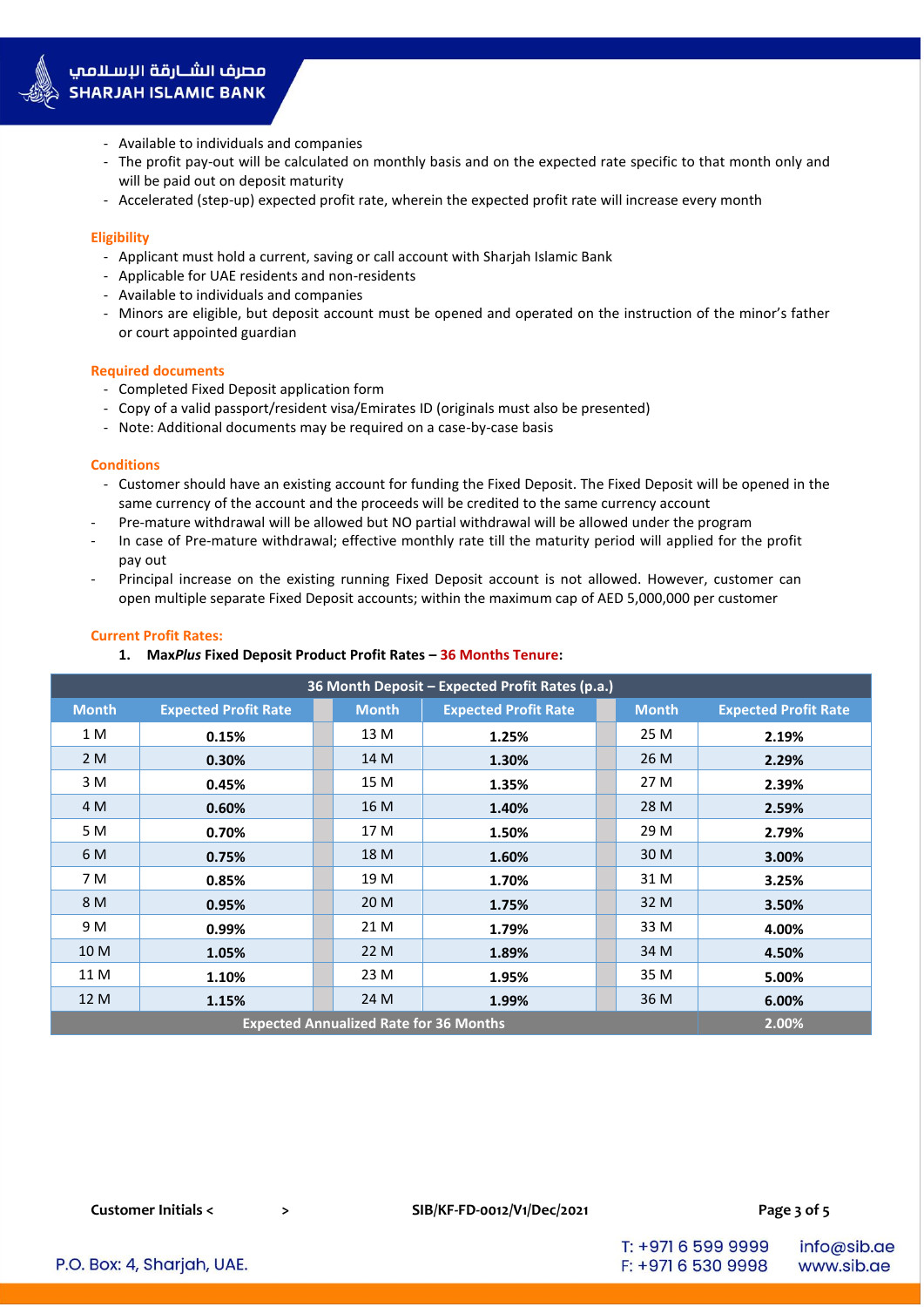| 18 Month Deposit - Expected Profit Rates (p.a.) |                             |  |              |                             |
|-------------------------------------------------|-----------------------------|--|--------------|-----------------------------|
| <b>Month</b>                                    | <b>Expected Profit Rate</b> |  | <b>Month</b> | <b>Expected Profit Rate</b> |
| 1 M                                             | 0.20%                       |  | 10 M         | 1.90%                       |
| 2M                                              | 0.40%                       |  | 11 M         | 1.90%                       |
| 3 M                                             | 0.60%                       |  | 12 M         | 1.98%                       |
| 4 M                                             | 0.80%                       |  | 13 M         | 2.05%                       |
| 5 M                                             | 1.00%                       |  | 14 M         | 2.15%                       |
| 6 M                                             | 1.20%<br>1.50%              |  | 15 M         | 2.25%                       |
| 7 M                                             |                             |  | 16 M         | 2.30%                       |
| 8 M                                             | 1.70%                       |  | 17 M         | 2.35%                       |
| 9 M                                             | 1.80%                       |  | 18 M         | 2.40%                       |
| <b>Expected Annualized Rate for 18 Months</b>   |                             |  | 1.60%        |                             |

# **2. MaxPlus Fixed Deposit Product Profit Rates – 18 Months Tenure:**

### **Calculation of Profit:**

- $P$  Profit is payable at the deposit maturity or as approved by the Bank
- $-$  Profit is calculated on the basis of a 360 days calendar year and accrues daily

### **Profit Payout:**

- The Profit for a deposit amount value at the maturity, will be calculated as per the below illustrative example: **Example:** Deposit amount of **AED 100,000, Tenure of 18 Months, and Expected Profit rate of 1.60% p.a**., deposit details will be as follows:

| <b>Total Deposit Value at Maturity</b> | : AED 102,400 |
|----------------------------------------|---------------|
| Total Expected Profit amount           | : AED 2.400   |

### **Default Finance Credit Limit of 90% (if utilized): against the deposit amount:**

| • Total Sale Price (Cost price + Profit)     | : AED 98,205           |
|----------------------------------------------|------------------------|
| • Finance Profit Amount                      | : AED 8.205            |
| • Finance Tenor                              | : 18 Months            |
| • Finance expected Profit Rate - % per month | $: 0.50\%$ (flat p.a.) |
| • Finance Cost Price                         | : AED 90.000           |

# **Note: Above outlined deposit details in the example are for illustrative purpose only and may vary based on deposit amount, tenure, applicable profit rate and any other factor as per Bank's policy and without prejudice to Sharia Standards.**

### **Disclaimers:**

- This document is provided for information and illustration purpose only based on customer request. All deposit products are granted at sole discretion of SIB Standard Terms & Conditions. SIB reserves the right to amend any of the above outlined key facts without any prior notice
- We may also at our absolute discretion vary any of the terms and conditions of the agreement at any time by giving you 30 days prior notice. We may give notice of variations by any means available, including but not limited to email and secure e-message service and by publication on our website [\(www.SIB.ae\)](http://www.sib.ae/)
- This product has been approved by the Sharjah Islamic Bank's Internal Sharia Supervision Committee

**Customer Initials < > SIB/KF-FD-0012/V1/Dec/2021 Page 4 of 5**